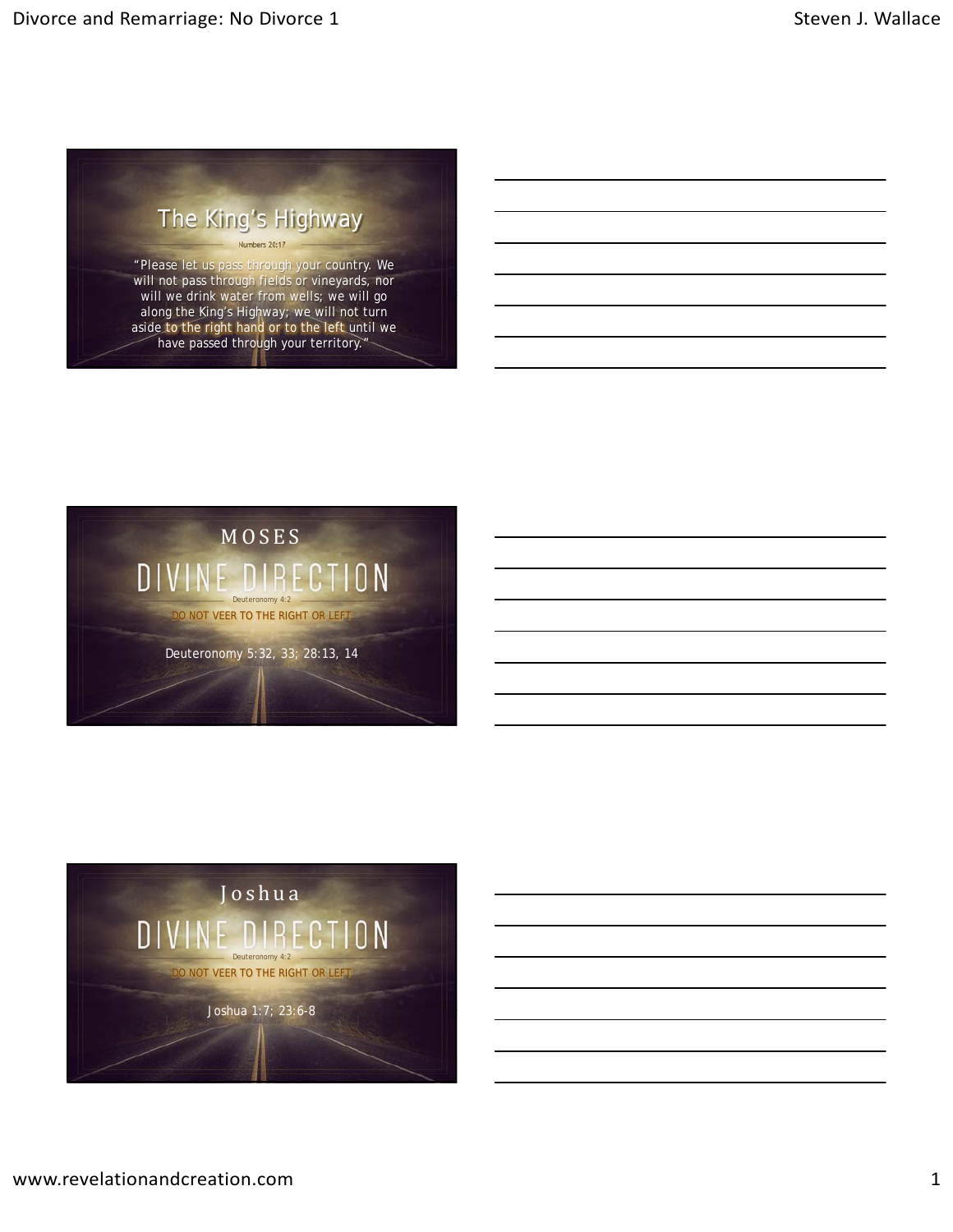



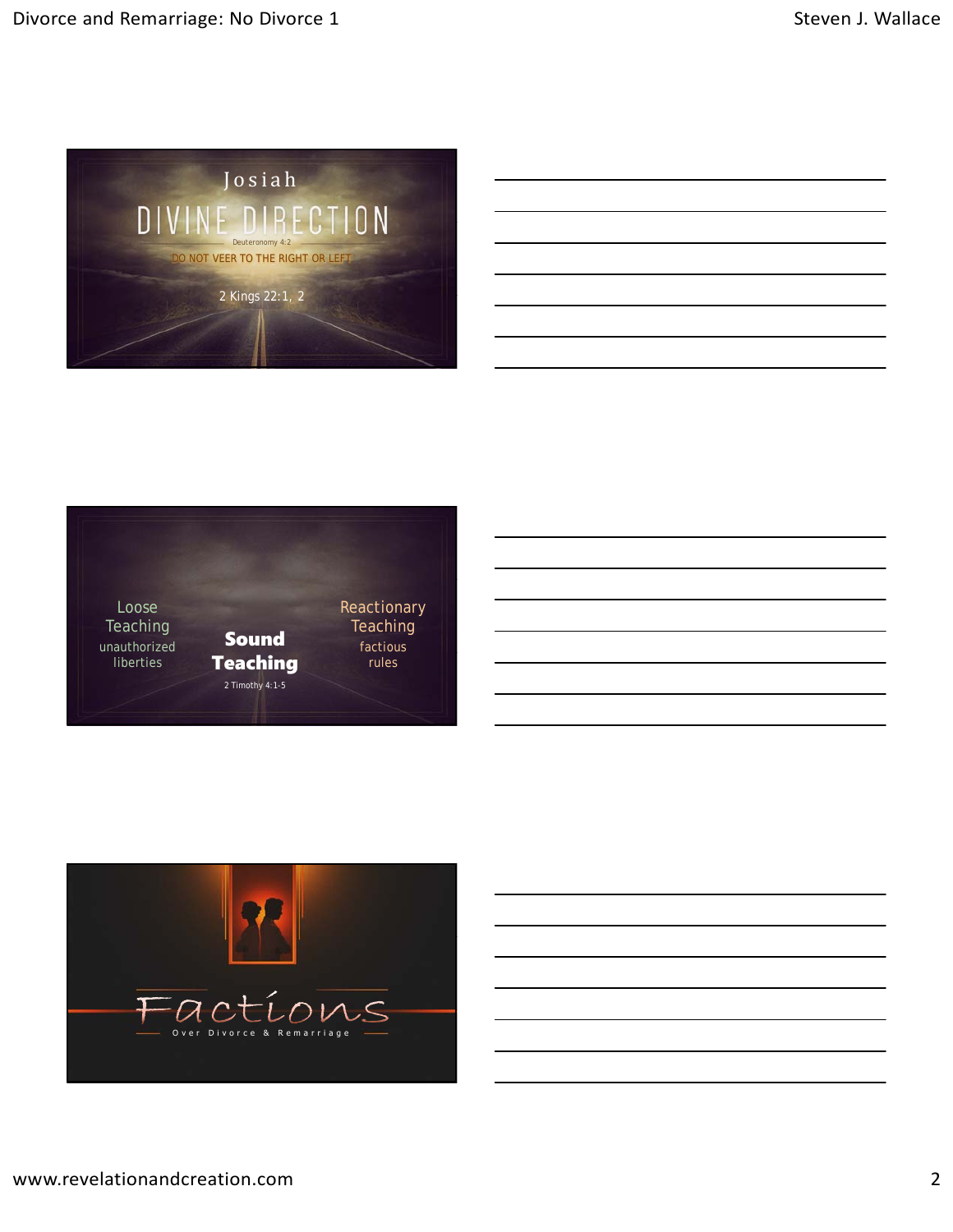| Delivered from unreasonable and wicked men                                                                                                                                                      |                                               |  |  |  |
|-------------------------------------------------------------------------------------------------------------------------------------------------------------------------------------------------|-----------------------------------------------|--|--|--|
| <b>Liberal, Walking Away</b><br><b>From Teaching</b>                                                                                                                                            | <b>Factious, Walking Ahead</b><br>of Teaching |  |  |  |
| MDR, loosening the reason                                                                                                                                                                       | MDR, binding <i>methods</i>                   |  |  |  |
| Matt. 19:9 is only kingdom-law<br>$\mathbf{1}$<br>Baptism washes away previous<br>2.<br>marriages<br><b>Desertion</b><br>3.<br>Love the one you are with<br>4.<br>One loosed, both loosed<br>5. |                                               |  |  |  |
| Truth $\rightarrow$ Matthew 5:31, 32;<br>19:9                                                                                                                                                   | Truth $\rightarrow$ Matthew 5:31, 32;<br>19:9 |  |  |  |

| <u> 1989 - Andrea Andrew Maria (h. 1989).</u> |                                                                                                                        |  |  |
|-----------------------------------------------|------------------------------------------------------------------------------------------------------------------------|--|--|
|                                               | <u> 1989 - Johann Stoff, amerikansk politiker (d. 1989)</u>                                                            |  |  |
|                                               | <u> 1989 - Andrea Andrew Maria (h. 1989).</u>                                                                          |  |  |
|                                               | <u> 1989 - Andrea Andrew Maria (h. 1989).</u>                                                                          |  |  |
|                                               | <u> 1989 - Andrea Andrew Maria (h. 1989).</u>                                                                          |  |  |
|                                               | <u> 1989 - Johann Barn, mars ann an t-Amhainn an t-Amhainn an t-Amhainn an t-Amhainn an t-Amhainn an t-Amhainn an </u> |  |  |
|                                               |                                                                                                                        |  |  |

| Delivered from unreasonable and wicked men                                                                                                                                           |                                               |  |  |  |
|--------------------------------------------------------------------------------------------------------------------------------------------------------------------------------------|-----------------------------------------------|--|--|--|
| <b>Liberal, Walking Away</b><br><b>From Teaching</b>                                                                                                                                 | <b>Factious, Walking Ahead</b><br>of Teaching |  |  |  |
| MDR, loosening the reason                                                                                                                                                            | MDR, binding methods                          |  |  |  |
| Matt. 19:9 is only kingdom-law<br>1.<br>Baptism washes away previous<br>2.<br>marriages<br><b>Desertion</b><br>3<br>Love the one you are with<br>4.<br>One loosed, both loosed<br>5. | No remarriage for any cause<br>1.             |  |  |  |
| Truth $\rightarrow$ Matthew 5:31, 32;<br>1939                                                                                                                                        | Truth $\rightarrow$ Matthew 5:31, 32;<br>ដេជា |  |  |  |



Irrelevant Squabbling Unwilling to Apply Necessary Inferences The Matthew Conundrum Doctrine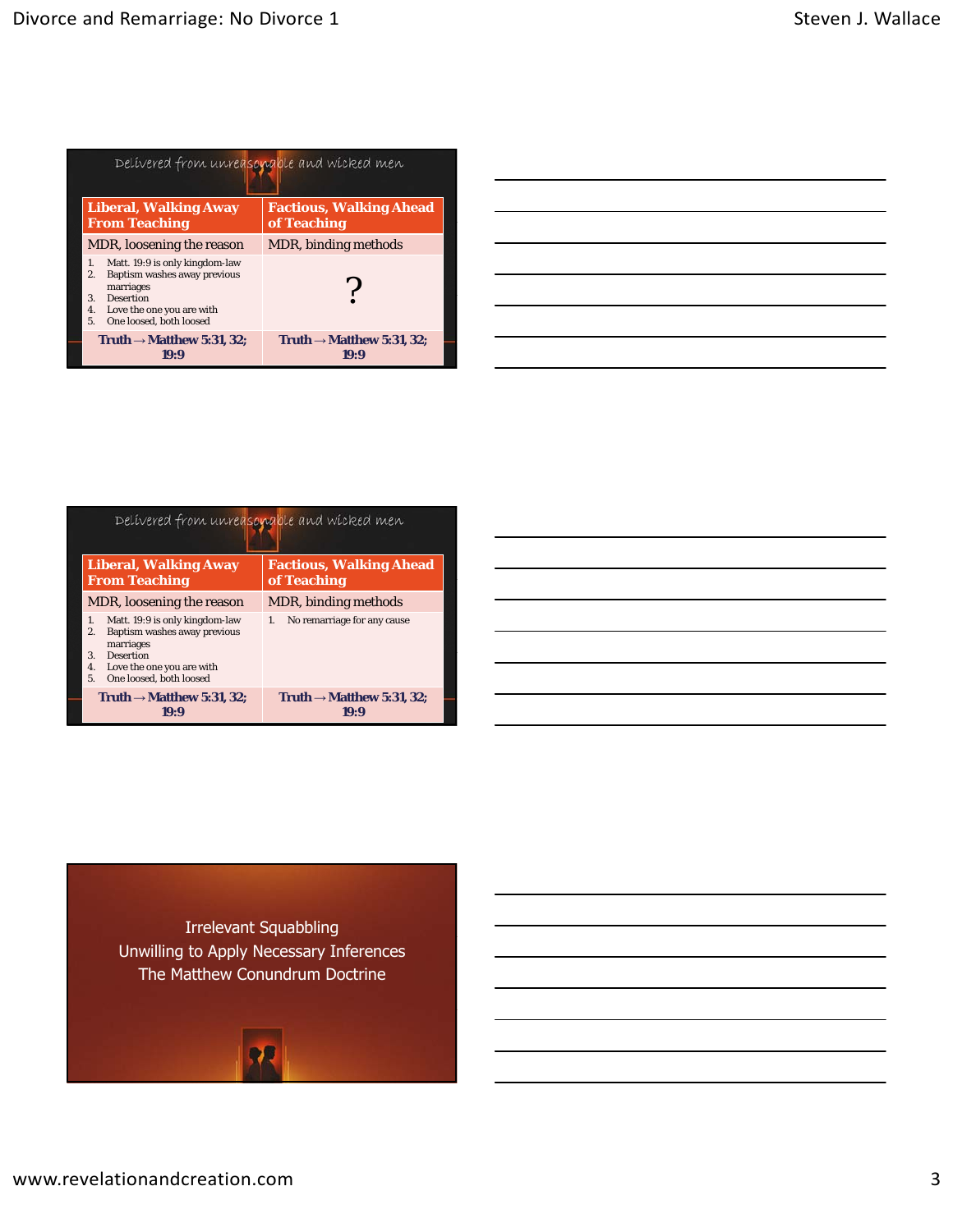